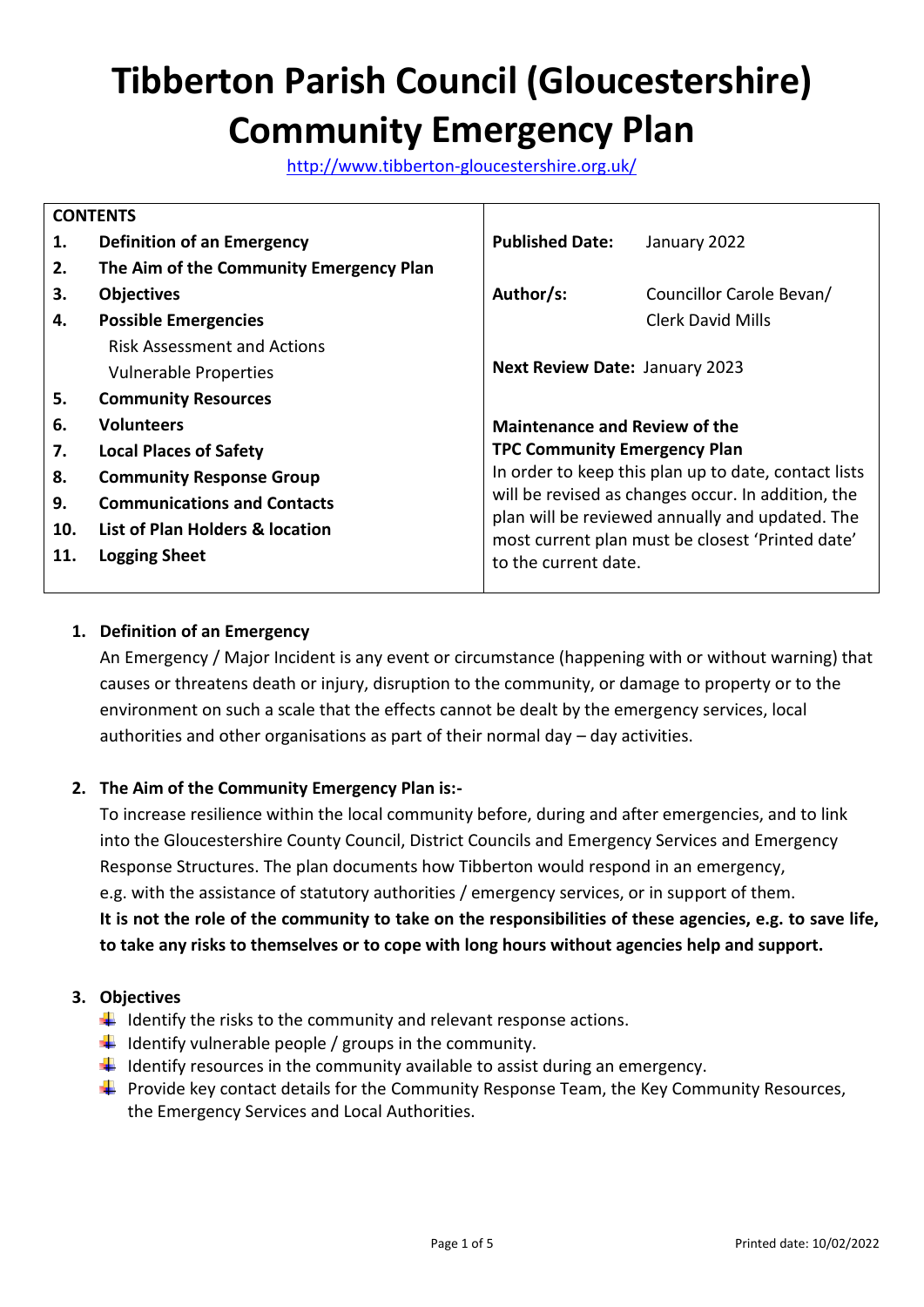## **4. Possible Emergencies**

| Risk Assessment and Actions & including Vulnerable Properties |  |
|---------------------------------------------------------------|--|
|---------------------------------------------------------------|--|

| <b>Hazard</b>                                                                         | <b>Risk Matrix</b><br>Score<br>(L. M. H.) | <b>Mitigation in place</b><br>(Action by Parish Council to reduce risk)                                                                                                    | <b>Mitigation Required</b><br>(Action by Parish Council<br>to reduce risk)                                             |
|---------------------------------------------------------------------------------------|-------------------------------------------|----------------------------------------------------------------------------------------------------------------------------------------------------------------------------|------------------------------------------------------------------------------------------------------------------------|
| Heavy snowfall /<br>dangerous roads &                                                 | M                                         | Call out snow warden<br>and snow plough operator                                                                                                                           | Monitor grit bins, gritting<br>smaller roads, snow                                                                     |
| paths/ blocked access<br>Strong winds / gales /<br>tree fall / damage to<br>buildings | L                                         | Call out tree surgeon, GCC Highways<br>Inform emergency services / Radio<br>Gloucestershire if necessary.                                                                  | warden, salt supply<br>Monitor and maintain<br>trees on Parish Council<br>land, inform highways of<br>dangerous trees. |
| Flooding / River<br>Leadon / ditches / field<br>erosion                               | L                                         | Inform Emergency Services, GCC Highways<br>of blocked gullies, Severn Trent Water.<br>Sand bags to place of risk.<br>Call animal welfare.<br>Inform Radio Gloucestershire. | Sand and sand bag supply.<br>Monitor properties known<br>to flood.<br>Monitor drains and ditches                       |
| Water overflow from<br>sewage system                                                  | M                                         | Inform Severn Trent, Environment Agency.<br>Sand bags to place of risk.                                                                                                    | Monitor developments<br>that increase water flow<br>into the sewage system                                             |
| <b>Vulnerable Properties:</b>                                                         |                                           |                                                                                                                                                                            |                                                                                                                        |
| Power and Water<br>Supply Interruption                                                | M                                         | Inform Severn Trent Water and Western<br>Power Distribution about unsafe power<br>lines.                                                                                   | Monitor trees near power<br>lines, advise owners                                                                       |
| <b>Traffic Accident</b>                                                               | L                                         | Inform emergency services                                                                                                                                                  | Raise awareness, traffic<br>calming measures, extend<br>30mph speed limit                                              |
| Widespread flu /<br>disease outbreak                                                  | L                                         | <b>Follow Local &amp; National Government</b><br>Guidelines                                                                                                                | Set up support group to<br>assist vulnerable<br>individuals                                                            |
| National Epidemic/<br><b>Global Pandemic</b>                                          | L                                         | Follow Local & National Government<br>Guidelines                                                                                                                           | Set up support group to<br>assist vulnerable<br>individuals                                                            |

## **5. Community Resources**

| <b>Resource / location</b>      | <b>Contact Name</b> | <b>Telephone / Mobile Number</b> |
|---------------------------------|---------------------|----------------------------------|
| Defibrillator                   |                     | (01452) 790469                   |
| <b>Tibberton County Primary</b> |                     |                                  |
| School                          |                     |                                  |
| (Outer Wall) Orchard Rise       |                     |                                  |
| Tibberton, Gloucester: GL19     |                     |                                  |
| 3AQ                             |                     |                                  |
|                                 |                     |                                  |
|                                 |                     |                                  |

#### **6. Volunteers have indicated what tasks they are prepared to carry out.**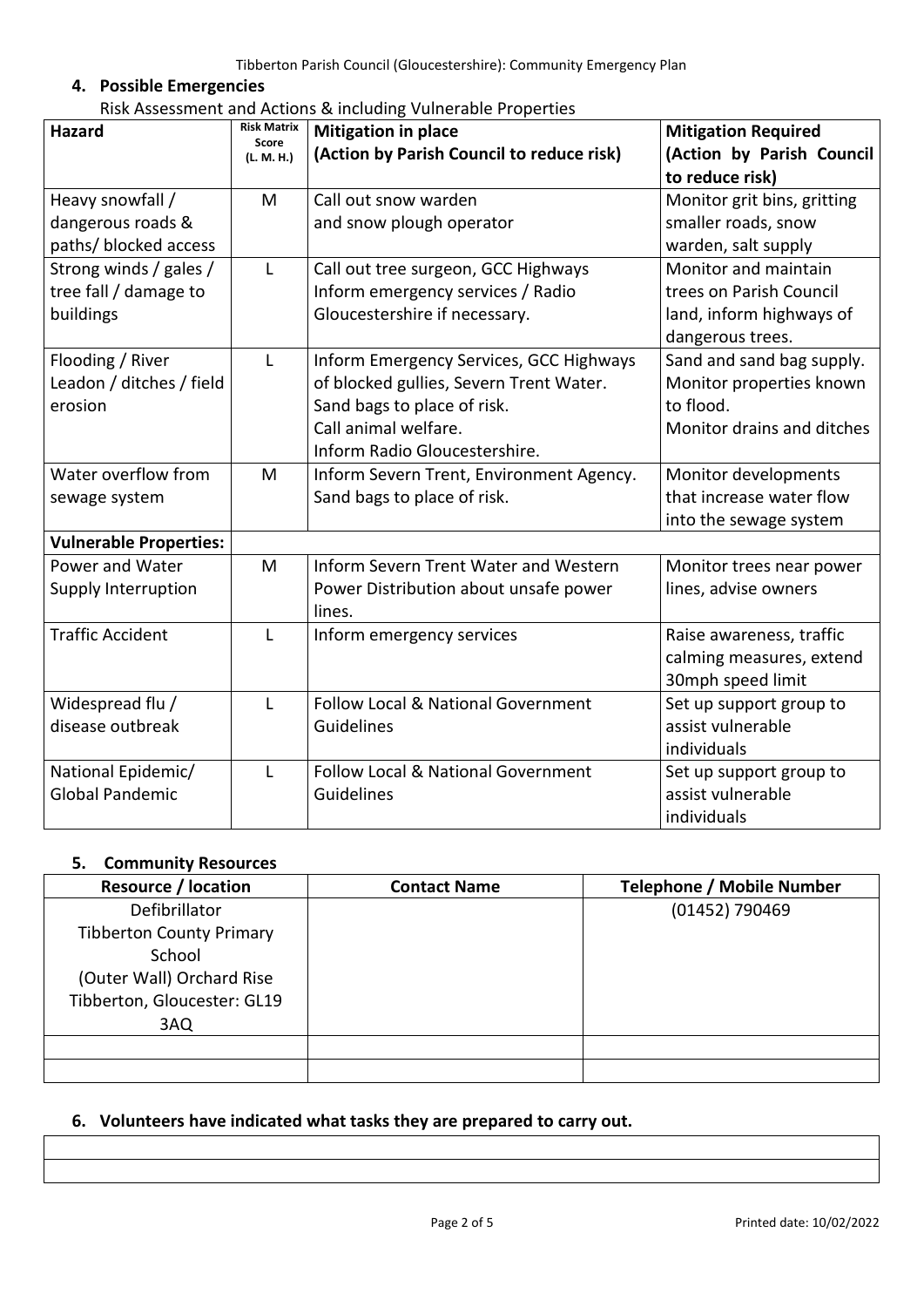**7. Local places of safety**

| <b>Place Name</b>                 | <b>Contacts &amp; Telephone Numbers</b> | <b>Notes</b>                       |
|-----------------------------------|-----------------------------------------|------------------------------------|
| <b>Taynton and Tibberton</b>      |                                         | Large Hall: Heating, Good Kitchen  |
| <b>Village Hall</b>               |                                         | <b>Facilities</b>                  |
| (GL19 3AN)                        |                                         | Tables & Chairs, Toilets with      |
| (Access difficult if road flooded |                                         | Showers, Wi-Fi, Television         |
| at Wynford Bridge)                |                                         |                                    |
| Church Room                       |                                         | Situated on high ground with small |
| <b>Huntley Road</b>               |                                         | room. Heating, one toilet, basic   |
| (GL19 3AF)                        |                                         | kitchen, kettle and crockery,      |
|                                   |                                         | toys for children                  |
| <b>Holy Trinity Church</b>        |                                         | Situated on High Ground            |
| <b>Huntley Road</b>               |                                         | Open 10.00am - 16.00pm daily       |
| (Gl19 3AF)                        |                                         | (except January)                   |
| <b>Tibberton CP School</b>        | (01452) 790469                          | Situated on high ground            |
| <b>Orchard Rise</b>               |                                         | Large Hall, Heating, Toilets       |
| (GL19 3AQ)                        |                                         |                                    |

## **8. Community Response Group.**

| Coordinator                              | <b>Telephone / Mobile Number</b> |
|------------------------------------------|----------------------------------|
| Hylary Kingham, Parish Councillor        | (01452) 790478                   |
| email: hylary.kingham@btopenworld.com    | 0780 944 0255                    |
| (Deputy) Carol Ackerman,                 | (01452) 790512                   |
| <b>Parish Councillor</b>                 | 0789 666 6766                    |
| email: stuandcarol@outlook.com           |                                  |
| <b>Bryan Burns</b>                       | $(01452)$ 790621                 |
| email: bryburns@btinternet.com           | 0785 247 5324                    |
| <b>Glyn Moulds</b>                       | (01452) 790236                   |
|                                          | 0790 171 0390                    |
| Tania Bowman, Parish Councillor          | (01452) 790508                   |
| email: tania.mike@yahoo.co.uk            | 0771 984 5246                    |
| David Mills, Parish Clerk                | (01452) 790199                   |
| email:                                   | 0778 792 0644                    |
| clerkpc@tibberton-gloucestershire.org.uk |                                  |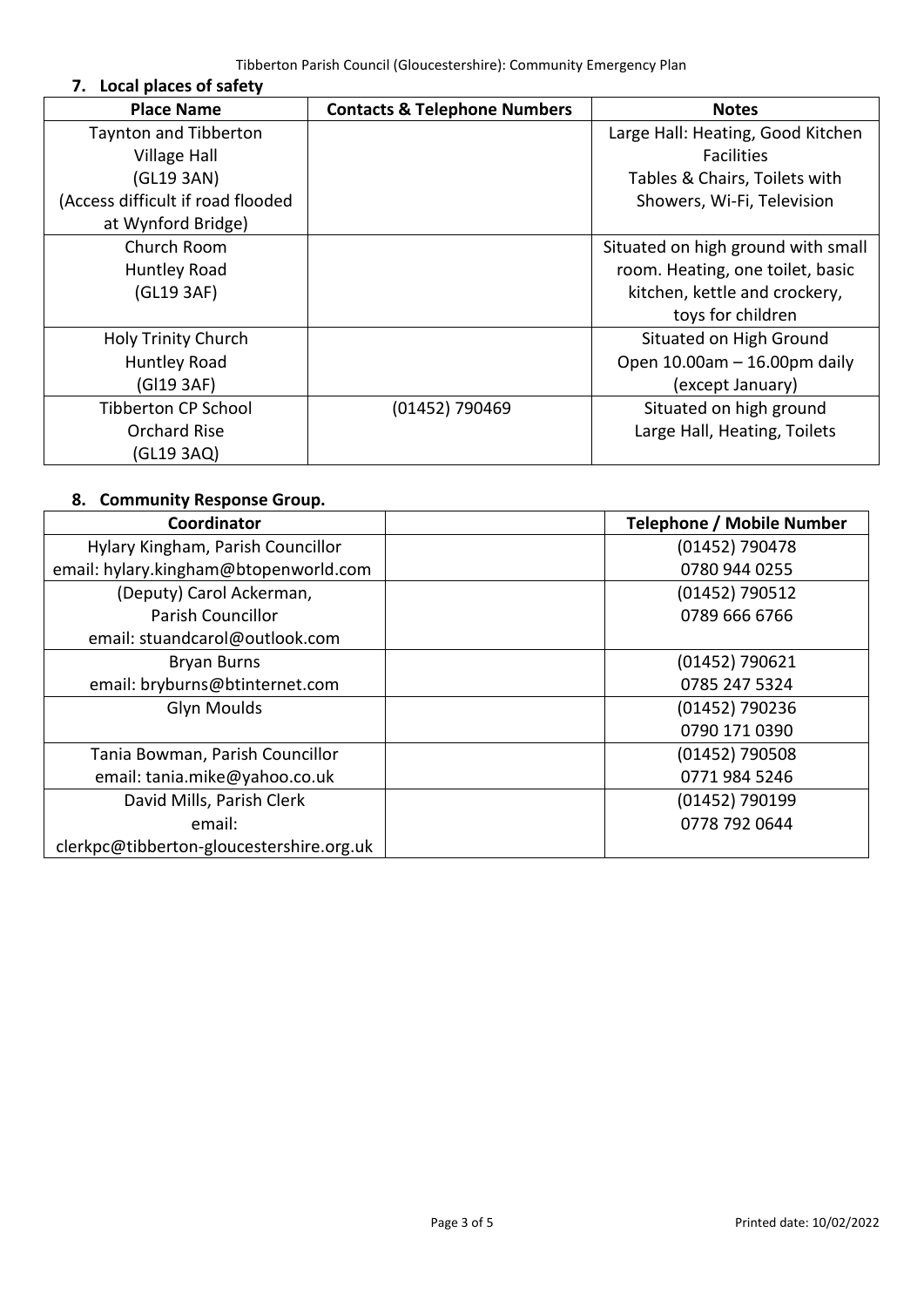#### **9. Communications and Contacts**

Key Contacts for Emergencies

| <b>Contact Name</b>                    | <b>Telephone / Mobile</b> | website address for more details            |
|----------------------------------------|---------------------------|---------------------------------------------|
| <b>Emergency Services</b>              | 999 / 112                 | Fire / Police/ Ambulance                    |
| <b>Forest of Dean District Council</b> | (01594) 810000            | https://www.fdean.gov.uk/                   |
| <b>Gloucestershire County Council</b>  | (01452) 425000            | https://www.gloucestershire.gov.uk/         |
| Highways                               | 0800 514 514              | Highways/roads/                             |
| <b>NHS Direct</b>                      | <b>NHS 111</b>            | https://www.nhs.uk/                         |
| Severn Trent Water Authority           | 0800 783 4444             | https://www.stwater.co.uk/                  |
| <b>Environment Agency</b>              | 0870 850 6506             | https://www.gov.uk/government/              |
| Hot line (Environmental)               |                           | organisations/environment-agency            |
| <b>Electricity Western Power</b>       | 0800 6783 105             | https://www.westernpower.co.uk/             |
| Animal Rescue / Shelter                | (01242) 523521            | https://gawa.org.uk/                        |
| <b>RSPCA Gloucester branch</b>         | (01453) 890014            | https://www.rspca.org.uk/                   |
| Tree Surgeon / Fallen Trees            | 0800 514 514              | https://www.gloucestershire.gov.uk/highways |
| Gloucestershire Highways               |                           |                                             |
| <b>Flood Line</b>                      | 0845 988 1188             | https://flood-warning-                      |
|                                        |                           | information.service.gov.uk/warnings         |
| Flood Warden                           | (01452) 790505            | <b>Dennis Nutting</b>                       |
| Snow Warden                            | (01452) 790341            | <b>Tom Gifford</b>                          |
| <b>Newent Health Centre</b>            | (01531) 820689            | https://www.newentdoctors.nhs.uk/           |
| <b>Staunton Health Centre</b>          | (01452) 840228            | https://www.stauntonsurgery.co.uk/          |
| <b>Highnam Health Centre</b>           | (01452) 529699            | https://www.thealneypractice.co.uk/         |
| Mitcheldean Health Centre              | (01594) 542270            | https://www.mitcheldeansurgery.co.uk/       |
| 1 <sup>st</sup> Responder              | (01452) 414996            | Phil Harbron                                |
| 1 <sup>st</sup> Responder              | (01452) 305522            | Marjorie Hudson                             |
|                                        | 0783 623 5561             |                                             |
| <b>Tibberton Parish Clerk</b>          | (01452) 790199            | <b>David Mills</b>                          |
| Radio Gloucestershire                  | (01452) 308585            | https://www.bbc.co.uk/actionline/           |
| <b>Action Line</b>                     | (01452) 331133            |                                             |

## **10. List of Plan Holders & location**

- Community Response Group
- All Parish Councillors.
- Copies to the Forest of Dean District Council and Gloucestershire County Council.